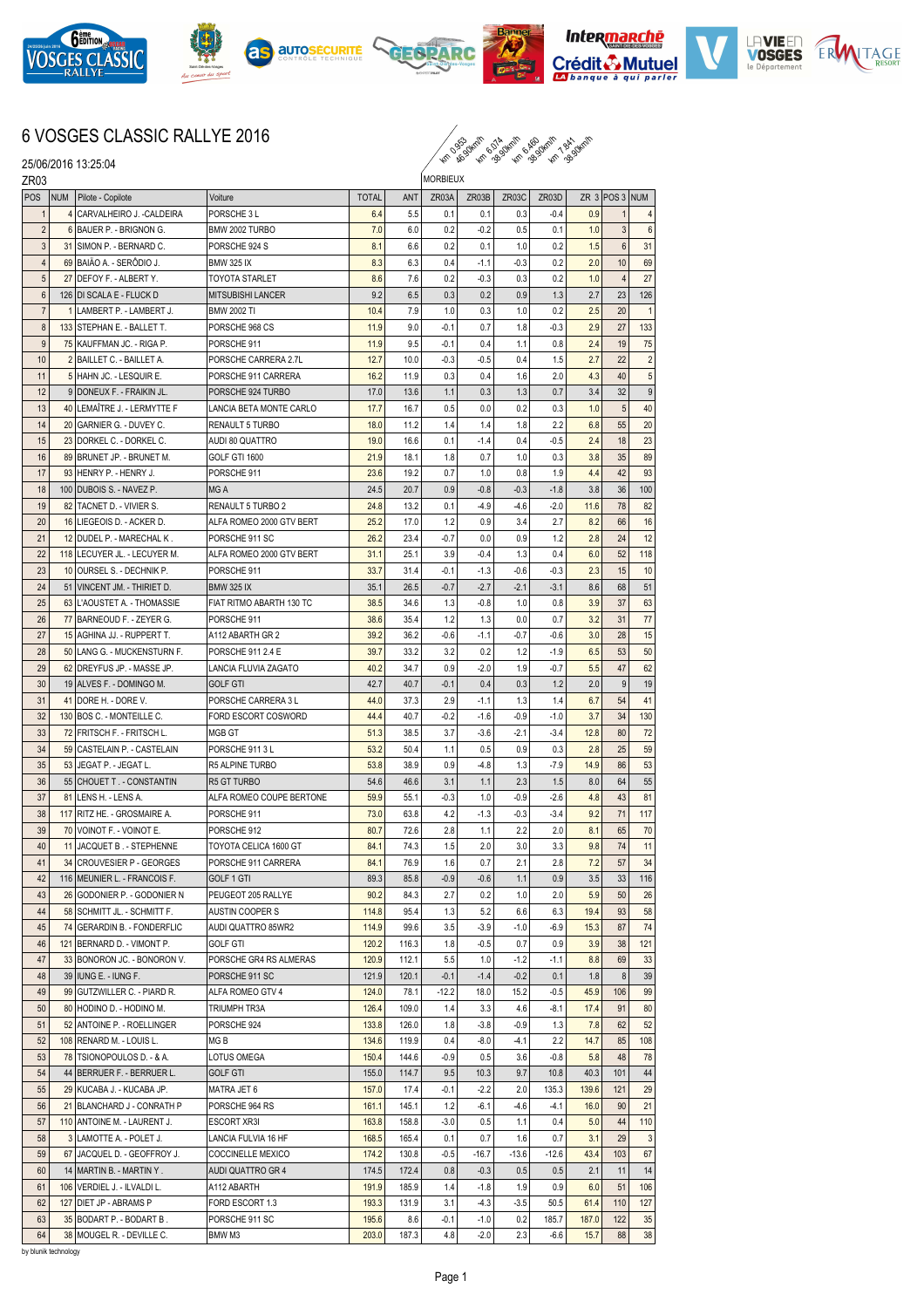

25/06/2016 13:25:04











## 6 VOSGES CLASSIC RALLYE 2016

ku ko 36.94 kw 36.94 kw 36.94 kw

ZR03 POS NUM Pilote - Copilote **Voiture** Voiture TOTAL ANT ZR03A **MORBIEUX**  $ZR03B$   $ZR03C$   $ZR03D$   $ZR$  3 POS 3 NUM 65 7 PETIT P. - BOINE C. FORD ESCORT RS 2000 MK2 210.6 209.0 0.0 -0.6 -0.9 -0.1 1.6 66 95 CAZES N. - VINCENT CE. PORSCHE 964 225.4 188.3 -0.2 -11.1 -8.9 -16.9 37.1 100 95 67 65 LAMAZE JP. - BROCARD M. FORD SIERRA RS 238.8 235.9 0.4 -1.3 0.3 0.9 2.9 26 65 68 97 TENEDOR JP. - MUNCH R. MERCEDES 190 E 274.2 156.7 7.0 -21.8 -27.7 61.0 117.5 117 97 69 13 MICHEL JP. - BARTHELEMY HONDA PRELUDE 279.3 272.0 0.9 1.6 2.7 2.1 7.3 59 13 70 91 GUTZWILLER C. - GUTWILLE ALFA ROMEO GTV 4 286.3 276.3 1.6 -1.3 1.4 -5.7 10.0 75 91 71 79 GRULIER C. - CARNET V. FORD MK1 RS2000 289.1 281.3 1.0 0.7 4.1 2.0 7.8 63 79 72 24 CONSTANTIN D - MARINI P PORSCHE CARRERA 3L 328.0 316.0 0.1 -4.8 -3.8 -3.3 12.0 79 24 73 | 73 | LAPORTE A. - LAPORTE M. | LANCIA FULVIA 1300 S | 330.0 | 306.9 | 3.0 | -7.0 | -4.6 | -8.5 | -23.1 98 73 74 120 MILARD JL. - BODSON JJ. NISSAN BLUERBIRD SSS 339.5 331.3 2.2 -0.2 4.2 -1.6 8.2 67 120 75 107 GASPAR R. - ADAM D. FORD ESCORT 402.5 361.6 7.5 14.1 14.4 4.9 40.9 102 107 76 88 SAINT DIZIER M. - BRISON VOLVO AMAZONE 121 448.0 438.9 2.1 1.8 2.4 2.8 9.1 70 88 77 71 CORLET G. - NEGRE D. SIMCA 1000 R2 479.3 471.8 2.4 1.6 1.7 1.8 7.5 60 71 78 30 VEROT C. - VEROT M. ALPHA ROMEO 2000 GT 514.4 507.2 0.8 0.6 2.3 3.5 7.2 56 30 79 54 FERRY M. - FERRY D. AUDI QUATTRO A2 541.7 481.1 6.3 -19.7 -14.9 -19.7 60.6 109 54 80 87 BRUNO N . - VIRY F. PORSCHE 964 548.4 530.9 1.2 -3.8 -2.8 -9.7 17.5 92 87 81 64 HERMENT L. HERMENT C. PORSCHE 356 AT 2.4E 607.0 474.7 13.8 -36.4 -38.8 -43.3 132.3 120 64 82 105 PATRICINIO A. - DRESCH Y RENAULT 5 ALPINE TURBO 610.2 544.3 22.2 20.8 13.7 9.2 65.9 111 105 83 61 L'AOUSTET G. - L'AOUSTET ALFA ROMEO GTV6 620.9 551.8 3.0 -38.8 5.8 21.5 69.1 112 61 84 102 |KAUTEN B. - RION S. |ALPINE A 310 V6 | 669.3 | 655.2 | 4.8 | 1.8 | 3.7 | 3.8 | 14.1 | 84 | 102 85 90 THIEBAUT M. - VERPOORTEN MAZDA 323 GTX TURBO 685.4 675.9 1.7 -1.8 -2.5 -3.5 9.5 73 90 86 66 HAAS J.- MULLER J. OPEL MANTA 1 697.5 67.3 6.8 4.4 6.3 -2.7 20.2 94 66 87 42 SENIURA M. - SENIURA E. FACEL VEGA 708.7 695.5 4.2 2.2 3.9 2.9 13.2 81 42 88 86 REMY JP. - SISTEL JP. MORGAN 4X4 757.5 734.7 10.6 2.4 6.6 3.2 22.8 97 86 89 37 FATH J.-FALCONE A. JAGUAR TYPE **766.8** 707.9 1.5 24.0 25.5 7.9 58.9 108 37 90 114 EBERLIN N. - EBERLIN B. BMW 2002 TI 769.3 763.9 -4.0 0.2 -0.4 -0.8 5.4 46 114 91 96 ZAGULA R. - ZAGULA MA. RENAULT 5 TURBO 2 784.3 770.3 -0.5 -6.3 -3.4 -3.8 14.0 83 96 92 115 LUX P. - PIRET JM. PORSCHE 914/4 789.7 787.2 0.6 -1.2 -0.2 -0.5 2.5 21 115 93 134 JEUNIER X.-BOBAUT P. PORSCHE 996 800.8 674.4 12.4 40.9 43.4 29.7 126.4 119 134 94 76 JULIEN M. - ZANDOMENNEGH DAUPHINE PROTO 821.5 819.3 0.6 -0.4 0.7 0.5 2.2 13 76 95 111 KUNEGEL JM. - SIMON JC LANCIA DELTA 853.7 477.3 5.9 120.8 123.6 126.1 376.4 124 111 96 131 CULLIER T. - BERTHELOT I PORSCHE 996 862.6 740.9 32.9 29.4 32.4 27.0 121.7 118 131 97 98 WEIDIG R. - GRASGES M. CHEVROLET CORVETTE **899.3** 898.4 -0.1 -0.1 -0.5 -0.2 0.9 2 98 98 109 LAMARTHEE N. - BAUDOIN G PORSCHE 944 915.9 913.7 -0.6 -1.0 -0.3 -0.3 2.2 14 109 99 32 ROMANO G. - LOCHE P. ALFA ROMEO ALFETTA GT 942.4 938.2 1.7 -1.5 0.9 0.1 4.2 39 32 100 47 GEORGES D. - GEORGES M. PORSCHE 928 S 959.5 955.2 1.6 0.8 1.7 -0.2 4.3 41 47 101 124 BRIET C. - BOUHOT G. PORSCHE 964 C2 1028.0 911.6 5.8 -42.7 -27.9 40.0 116.4 116 124 102 60 LE CAM C. - LE CAM G. SIMCA 1000 R2 GR 2 1037.8 1035.5 -0.1 -1.0 -0.8 0.4 2.3 16 60 103 43 NICAISE F - BEAUME R. OPEL KADETT GTE 1041.8 1036.7 1.3 -2.0 -0.7 -1.1 5.1 45 43 104 128 GUGLIELMINI G-WARENNE R PEUGEOT 205 GTI 1900 1047.5 950.3 7.4 29.0 33.5 27.3 97.2 114 128 105 122 GUENET M. - GAUDET C. AUTOBIANCHI A 112 ABAR 1062.4 1053.0 3.9 -1.4 1.3 -2.8 9.4 72 122 106 94 CAZES O. - RIDEAU D. PORSCHE 964 1067.7 | 1057.7 | 1057.7 | 3.9 0.8 | 1.3 | 4.0 10.0 76 94 107 56 SANSEIGNE J. - SANSEIGNE FIAT RITMO 1068.3 1066.2 0.1 -1.2 -0.6 -0.2 2.1 12 56 108 83 BARADEL P. - BARADEL S. TOYOTA COROLLA 1074.0 1071.7 0.3 0.0 1.3 0.7 2.3 17 83 109 101 MARCHAL JM. - BERNARD D. CHEVROLET CORVETTE 1077.4 1063.5 6.3 1.4 4.5 1.7 13.9 82 101 110 22 BAUER J. - BRIGNON N. PORSCHE 964 TURBO 1094.2 1072.3 1.4 6.6 6.2 7.7 21.9 96 22 111 85 GOUBER M. - GOUBER R. AUDI 80 GTE 1097.7 1043.6 -7.9 6.2 9.5 30.5 54.1 107 85 112 123 MARTIN L. - ROZLAZLY B. PEUGEOT 205 GTI 1111.3 1104.1 3.1 -1.0 -1.6 -1.5 7.2 58 123 113 25 BONNEFOIS D. - BONNEFOIS FIAT 131 RACING 1155.1 1144.9 3.5 -0.3 4.5 1.9 10.2 77 25 114 113 GRESSER S. - PAULUS S. MERCEDES 190 EVO 1165.8 1120.2 4.4 20.4 20.7 -0.1 45.6 105 113 115 112 TENEDOR L.- MARTIN A. MERCEDES 190 E 1206.9 1199.2 2.4 0.7 2.2 2.4 7.7 61 112 116 18 GUILLEMIN P. - SUDRE D. ALPINE A 110 1214.7 | 1211.5 | 1.8 | -1.1 | -0.2 | -0.1 | 3.2 | 30 | 18 117 17 LEMOINE C. - MORETTI V. PORSCHE CARRERA 4 1231.3 1225.4 2.3 0.6 1.2 1.8 5.9 49 17 118 46 CUIF G. - WEHRUNG F. PORSCHE 914-4 1252.5 1207.7 2.0 -25.4 -17.1 -0.3 44.8 104 46 119 119 PETITGENAY C. - GUHRING ALFA ROMEO GTV 6 1270.2 1190.1 1.7 1.8 -0.4 76.2 80.1 113 119 120 36 CROUVEZIER R - CROUVEZI PORSCHE 911 SC 1301.5 1271.7 3.6 -7.4 -4.8 -14.0 29.8 99 36 121 28 RIVA M. - RIVA H. BMW 320/6 1437.5 1194.2 -0.8 -30.1 -29.1 183.3 243.3 123 28 122 57 BLANCHARD T. - BIDAULT GOLF GTI 1800 1628.0 1612.2 3.2 4.4 5.4 2.8 15.8 89 57 123 68 FOURNIER A. - PERRIN JF. AUDI QUATTRO UR 2145.8 2037.1 0.7 -35.6 -45.6 -26.8 108.7 115 68 124 132 ZANCHI JC. - ZANCHI D. LOTUS ELISE 2239.4 2219.2 -1.3 -2.6 2.2 14.1 20.2 95 132 125 135 ROYER P. - FRISEE M. PORSCHE 911 4S 7042.7 4642.7 600.0 600.0 600.0 600.0 2400.0 134 135 126 103 ZAGULA F. - UFLAND C. RENAULT 5 ALPINE GR 2 8015.7 5615.7 600.0 600.0 600.0 600.0 2400.0 131 103 127 8 PIRAUX E. - MONARD C. RENAULT 5 ALPINE GR 2 9000.0 6600.0 600.0 600.0 600.0 600.0 2400.0 125 8 128 45 SAURA JG. - CHEVALIER V. PEUGEOT 205 GTI 9000.0 6600.0 600.0 600.0 600.0 600.0 2400.0 126 45

by blunik technology